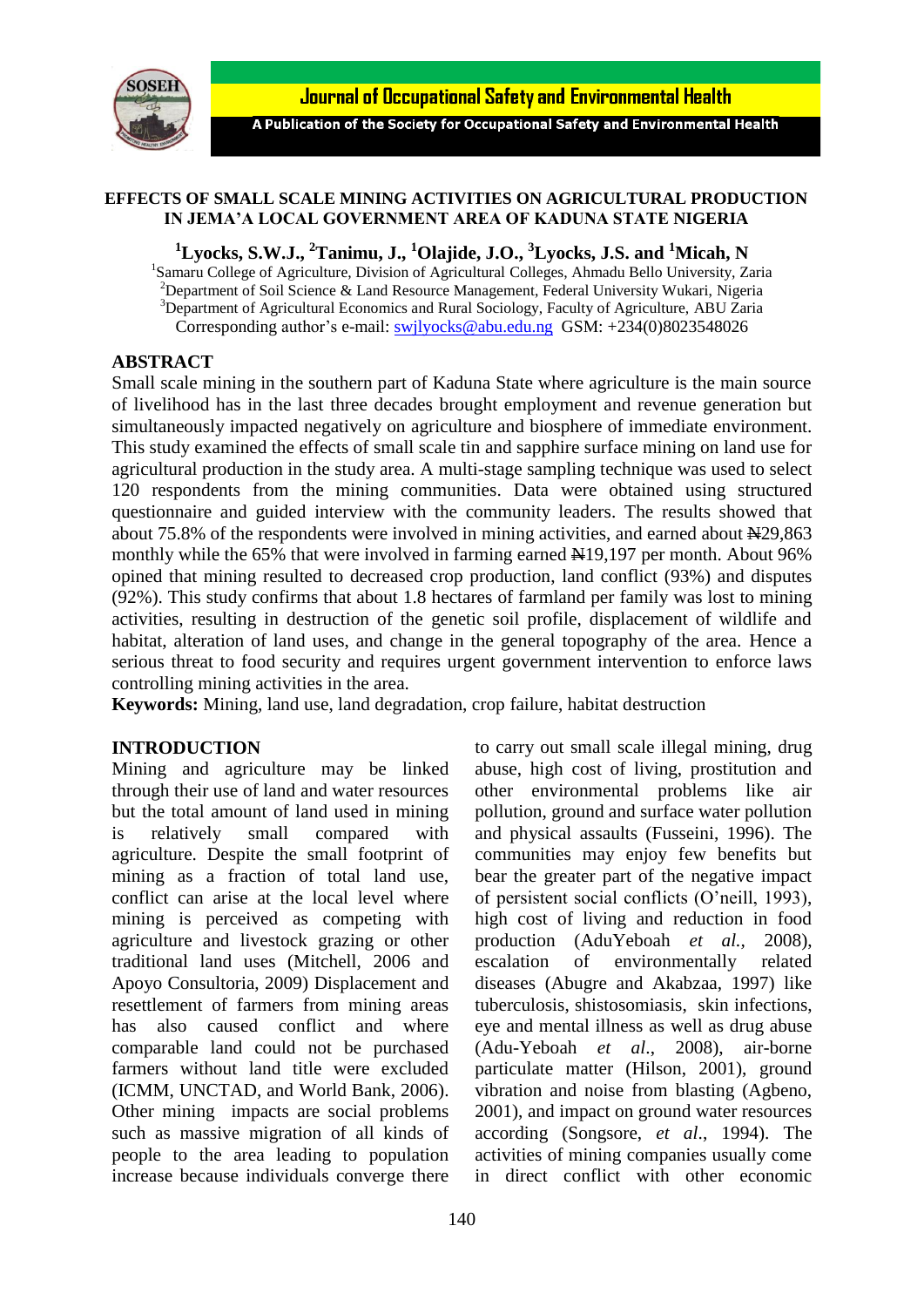(Poulin and Singing 1993). According to Zo (1997), the coming of surface mining in an area does not only abuse the human rights of the indigenous people but also brings different problems about land use .Physiological disorders are largely the results of unfavorable environment with a negative impact on plant growth even though they are not infections (Guerena, 2006). Graham (1998) stated that one reason why surface or open-pit gold mining is not the best or should be condemned by residents of an area is the destruction of large acreage of land for various purposes associated with mining. The extensive land clearance associated with open-pit mining also results in the destruction of vegetation, cultural sites, biodiversity and some water and also destroys the natural habitat of wild life and the rich-tropical forest with its economic timber species (Adu-Yeboah et al, 2008). In densely populated rural areas such as vast regions of South Asia and Sub-Saharan Africa this competition for inputs directly impacts the main source of livelihood of farming households.

Recent Small scale mining in Jema'a dates back to early 1980s when surface excavations reoccurred on individual lands without proper documentation of the scale of the activities involved. Despite their linkages, the impact of mining on agriculture has not been extensively studied and available reports are conflicting. Most research on this kind of impact has traditionally focused on the broad macroeconomic level while micro impacts generally at community level are largely neglected. The rural nature of the area when coupled with the imposition of the growth of mining, adds support to this type of study particularly in the light of the concerns of agricultural producers for present and future supplies of agricultural labour. The broad objective of the study was to assess the effects of mining on agricultural production in the study area while the specific objectives included the determination of

availability or otherwise of land and labour to mining and agricultural production, and assessment of the effects of mining on the farm livelihood of farm families in the study

# **MATERIALS AND METHODS**

Jema'a is a Local [Government Area \(](http://en.wikipedia.org/wiki/Local_Government_Areas_of_Nigeria)LGA) in [Kaduna State,](http://en.wikipedia.org/wiki/Kaduna_State) [Nigeria](http://en.wikipedia.org/wiki/Nigeria) with headquarters at Kafanchan which has twenty one districts and the inhabitants are predominantly subsistent farmers. It has an area of 1,661 km² and a population of 278,735 at the 2006 census. The crops produced in large quantities are maize, sorghum, rice, yam, cassava and vegetables. Small scale mining is currently a prominent activity in the area that attracting much attention at both the local and state levels. A multi-staged sampling technique was used to select participants for this study. In the first stage four districts Antang, Gidanwaya, Godogodo and Nisama were purposively selected due to the high level of mining activities taking place there. The second stage involved a random sampling of one community each from the districts. The last stage involved a proportionate random selection of thirty farming families from each community. A total of 120 respondents formed the sample size of the study. The primary data were collected through the use of structured questionnaire administered to famers/miners and guided interview with community leaders was used to obtain some information not captured in questionnaire. To achieve the objectives of this study an ten item statement on the perceived effects of mining activities on agricultural production were presented with five point likert scale with response options: strongly agree  $=1$ , agree  $=2$ , neutral  $= 3$ , disagree  $= 4$ , strongly disagree  $= 5$  for all framed items. To group the farmers according to their perception of some effects, the mean for every item was obtained and compared with the agreement index as indicated below. If the resultant mean were <3 then it was mentioned as an agreement to the effects, if the number was  $=$ 3, then effect was described as neutral, if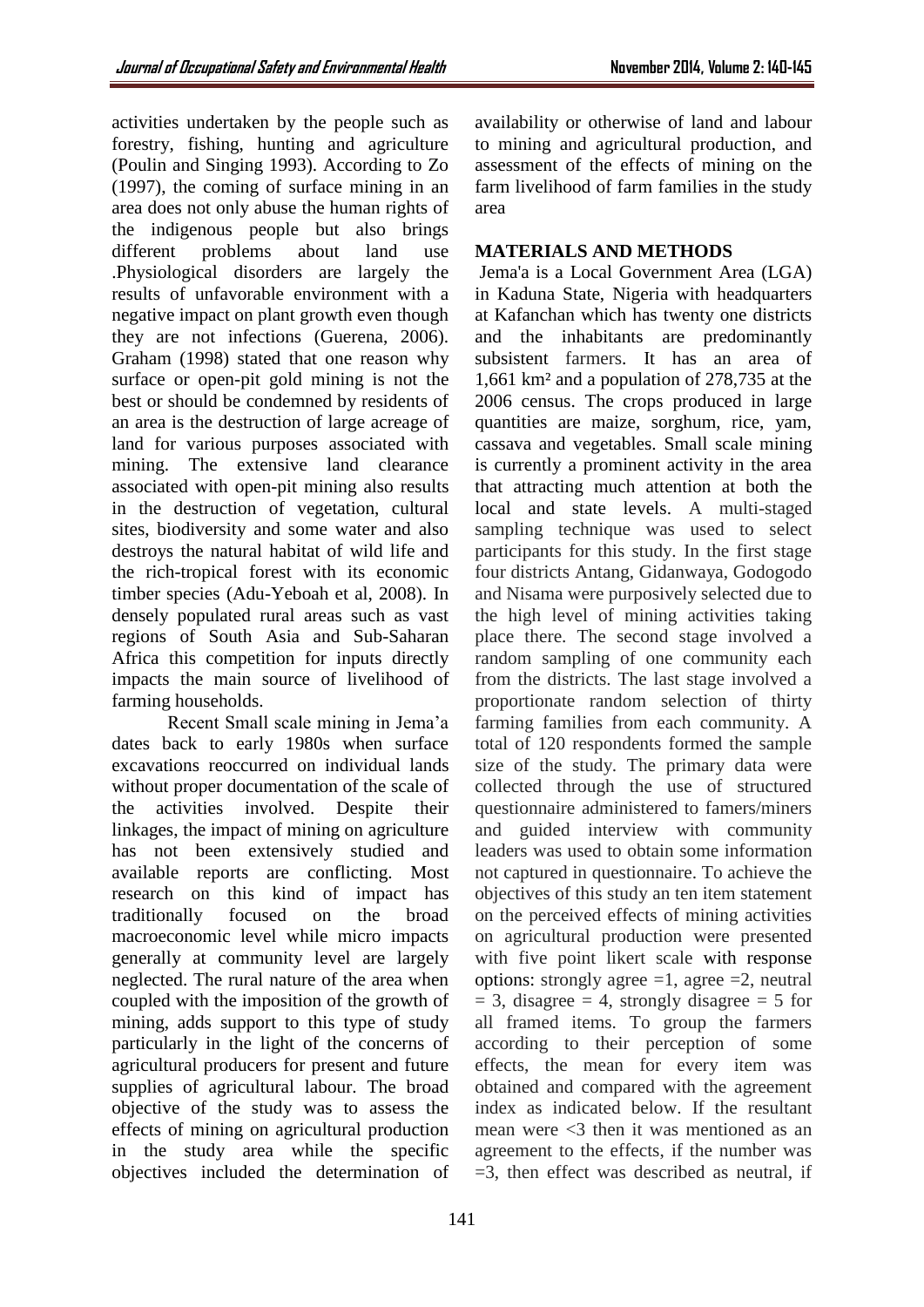#### **Lyocks, S.W.J., Tanimu, J., Olajide, J.O., Lyocks, J.S. and Micah, N (2014). Effects of Small Scale Mining Activities on Agricultural Production in Jema'a Local Government Area of Kaduna State, Nigeria**

the number was 3, it was classed as disagreement to the effects. The scale below was used to determine the level of agreement with asserted effects.

| Level of agreement | Agreement Index |  |  |  |
|--------------------|-----------------|--|--|--|
| Agree              |                 |  |  |  |
| Neutral            |                 |  |  |  |
| Disagree           |                 |  |  |  |

Descriptive statistics were used to describe the data using statistical package for social science (SPSS) 20.

# **RESULTS AND DISCUSSIONS Socioeconomic characteristics of farmers/miners**

The result of the socioeconomic characteristics showed that the respondents were made up of males (92%) and females (08%) and about 80% were within the economically active age of 18-37 years brackets. Most (66%) of them had at least a secondary school education. The youthful ages of the respondents enabled most of them to be engaged in agriculture (65%) and mining (75%). This presents a situation that suggests a labour surplus whereas it is actually placing high demand on labour. Resultantly, it was observed that average wage rates of  $\frac{N}{963}$  and  $\frac{N}{1067}$  per man day for agriculture and mining respectively were generally high.

# **Effects of mining on agriculture**

The effects of mining on agriculture shown in Table 3a reveal that indiscriminate felling of trees was the most important. This is further supported by the increased soil erosion in the area. From these results it was observed that mining had negative effects on agriculture but it created more job opportunities to the youths. The direct, indirect and induced jobs created by mining totaled 45,703 jobs or 2% of employments were reported by the Pricwaterhouse Coopers (2010).

**Table 1.** Socioeconomics characteristics of farmers/miners

| Characteristics | Frequency      | $\%$ |      |
|-----------------|----------------|------|------|
| Gender          | Males          | 110  | 91.7 |
|                 | Females        | 10   | 8.3  |
| Age $(y)$       | 18-27          | 31   | 25.9 |
|                 | 28-37          | 37   | 30.8 |
|                 | 38-47          | 28   | 23.2 |
|                 | 48-57          | 19   | 15.8 |
|                 | 58 and above   | 5    | 04.2 |
| Education       | Primary        | 33   | 27.5 |
|                 | Secondary      | 47   | 39.2 |
|                 | Tertiary       | 32   | 26.7 |
|                 | Quaranic       | 3    | 2.5  |
|                 | None           | 5    | 4.1  |
| Participation   | Farming: Yes   | 78   | 65   |
| in farming/     | No             | 42   | 36   |
| mining          | Mining: Yes    | 91   | 75.8 |
|                 | N <sub>o</sub> | 29   | 24.2 |
| Occupation      | Farming        | 40   | 33.3 |
| with the        | Mining         | 67   | 55.8 |
| highest         | Others         | 13   | 10.8 |
| monthly         |                |      |      |
| earnings        |                |      |      |

# **Labour use in mining and agriculture activities**

The result of this study showed that small scale mining activities in Jema'a LGA were carried out by 50-75% men while females and children make up less than 1- 25% of the participants Table 2. Labour is more intensive in mining than ion agriculture.

|                                |  | <b>Table 2:</b> distribution of labour use in |  |  |  |  |
|--------------------------------|--|-----------------------------------------------|--|--|--|--|
| agriculture compared to mining |  |                                               |  |  |  |  |

| Labour Intensity |          |          |  |  |
|------------------|----------|----------|--|--|
| Low              | High     |          |  |  |
| 36(30)           | 51(42.5) | 33(27.5) |  |  |
| 8(6.7)           | 30(25)   | 82(68.3) |  |  |

Another important effect of mining is the lost of hectares of farm land as indicated in Table 3. This study found an average of 1.8ha has been lost from each farm family to mining. Mines may reduce supply of agricultural land through land grabbing, or increase demand for farming inputs such as unskilled labor. Under the identification assumptions discussed above, we interpret this as evidence that mining has reduced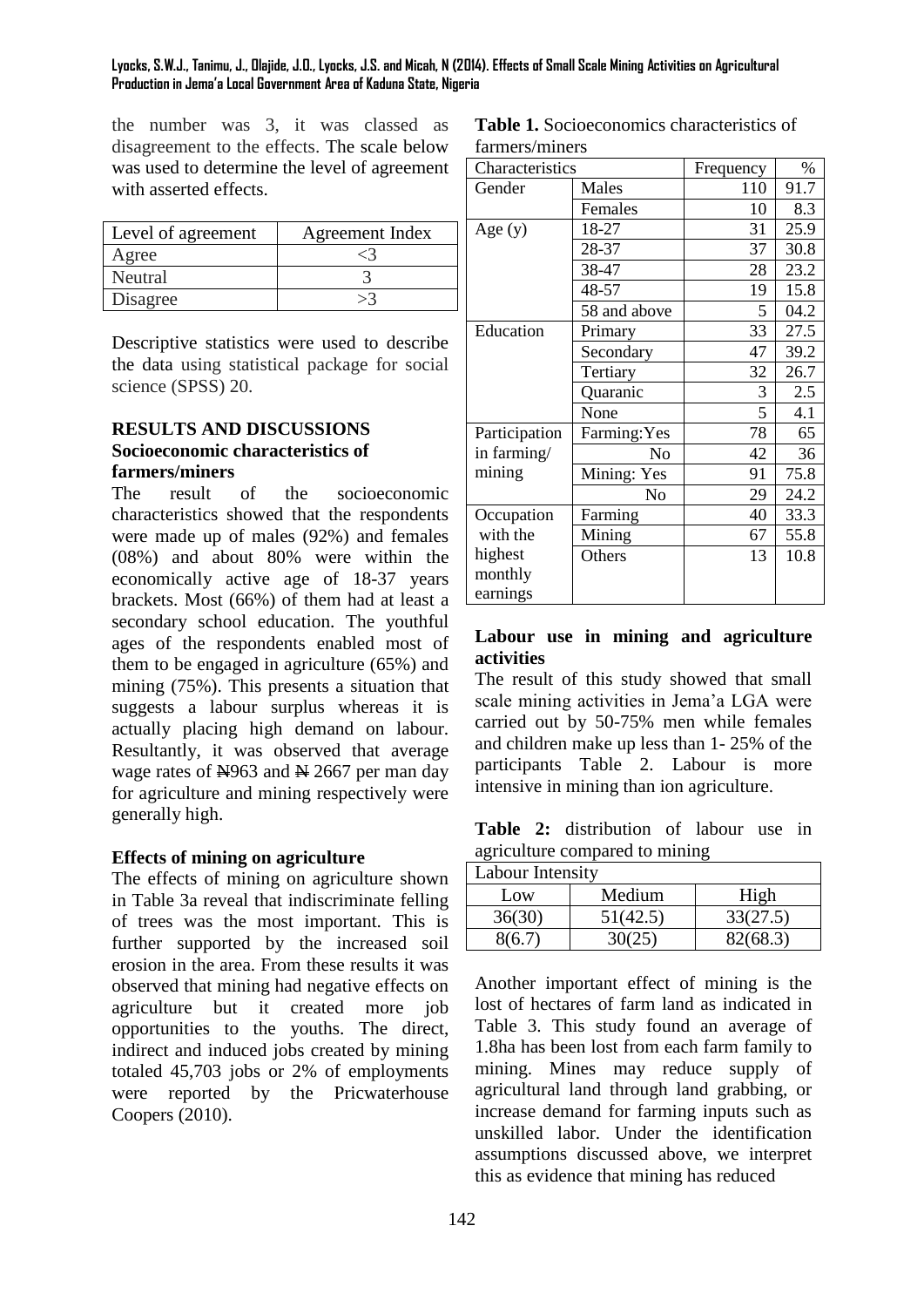| S/No.          | nteets of maning on fightential<br>Attribute | <b>SA</b> | $\mathbf{A}$ | N        | DA       | <b>SD</b> | Mean  | Ranking         |
|----------------|----------------------------------------------|-----------|--------------|----------|----------|-----------|-------|-----------------|
|                |                                              |           |              |          |          |           | Score |                 |
| $\mathbf{1}$   | Decrease in crop                             | 65(54.2)  | 50(41.7)     | 4(3.3)   | 1(0.8)   | NIL(0)    | 1.5   | 2 <sup>nd</sup> |
|                | production                                   |           |              |          |          |           |       |                 |
| $\mathfrak{2}$ | <b>Land Dispute</b>                          | 42(35)    | 69(57.5)     | 0(0)     | 9(7.5)   | NIL(0)    | 1.8   | 7 <sup>th</sup> |
| 3              | <b>Land Conflict</b>                         | 51(42.5)  | 59(49.2)     | 3(2.5)   | 7(7.5)   | NIL(0)    | 1.7   | $5^{\text{th}}$ |
| $\overline{4}$ | Causes Soil                                  | 44(36.7)  | 67(39.2)     | 5(4.2)   | 4(3.3)   | NIL(0)    | 1.7   | 5 <sup>th</sup> |
|                | Erosion                                      |           |              |          |          |           |       |                 |
| 5              | Land                                         | 67(55.8)  | 47(39.2)     | 3(2.5)   | 3(2.5)   | NIL(0)    | 1.5   | 2 <sup>nd</sup> |
|                | Fragmentation                                |           |              |          |          |           |       |                 |
| 6              | Indiscriminate                               | 23(19.2)  | 76(63.3)     | 13(10.8) | 8(6.7)   | NIL(0)    | 1.3   | 1 <sup>st</sup> |
|                | felling of trees                             |           |              |          |          |           |       |                 |
| $\overline{7}$ | Reduced land                                 | 46(38.3)  | 71(59.2)     | 0(0)     | 32.5)    | 0(0)      | 1.6   | $4^{\text{th}}$ |
|                | availability                                 |           |              |          |          |           |       |                 |
| 8              | Reduces soil                                 | 42(35)    | 35(29.2)     | 40(33.3) | 1(0.8)   | 2(1.7)    | 2.8   | 9 <sup>th</sup> |
|                | fertility                                    |           |              |          |          |           |       |                 |
| 9              | Causes                                       | 21(17.5)  | 30(25)       | 5(4.2)   | 64(53.3) | 0(0)      | 2.9   | $10^{th}$       |
|                | unemployment                                 |           |              |          |          |           |       |                 |
| 10             | Reduces Labour                               | 17(14.2)  | 74(61.7)     | 22(18.3) | 6(5.0)   | 1(0.8)    | 2.0   | 8 <sup>th</sup> |
|                | for Agriculture                              |           |              |          |          |           |       |                 |

**Table 3:** Effects of mining on Agriculture

Figures in parenthesis are percentages

agricultural productivity. This result is consistent with a study by Mishra and Pujari (2008) on mining on villages in India which found that agricultural productivity decreased due to mining activities, but livelihoods improved as workers shifted to mining. An International Council on Mining & Metals (ICMM) study suggests that mining complements agriculture, and that there are growing synergies between these sectors near Ancash, Peru and BHP Billiton's Antamina mine (Consultora Malthus Desarrollo Humano en Zonas Mineras, 2009).ICMM (2009) also reported that the amount of land under cultivation in communities near Barrick's Veladero, Argentina mine increased between 2001 and 2007 despite mine construction and operation. (Consultora Malthus Desarrollo Humano en Zonas Mineras 2009).This implies that if maize with potential of 5tons/ha were previously produced about 9tons of the maize would have been lost per house hold thus giving a total of 1080 tons lost among the respondents. This indicates a serious threat to food security to the community. This collaborates with BFAP

(2011) report on maize production where an estimated 57523 hectares of cultivated maize fields could potentially were out of production due to mining activities. Using the labour multiplier of 0.01(BFAP, 2011) for maize production, a total of 575 employees would be moved from farms and combined with their families this number could increase to 1783 (assuming 70% are married with 2 dependents.

**Table 4.** Approx. sizes of farmland lost to mining

| S/N | Farm size lost | Frequency | Percent |
|-----|----------------|-----------|---------|
|     |                | 30        | 25      |
|     |                | 37        | 30.8    |
|     |                | 23        | 19.2    |
|     |                |           | 8.3     |
|     |                |           | 5.8     |
|     |                |           |         |
|     |                |           |         |

In terms of partial productivity measure (yield) mining villages also lagged behind in the study carried by Mishra and Pujari, (2005). Local effects include a gradual decrease in farm production and farm employment as the land is stripped,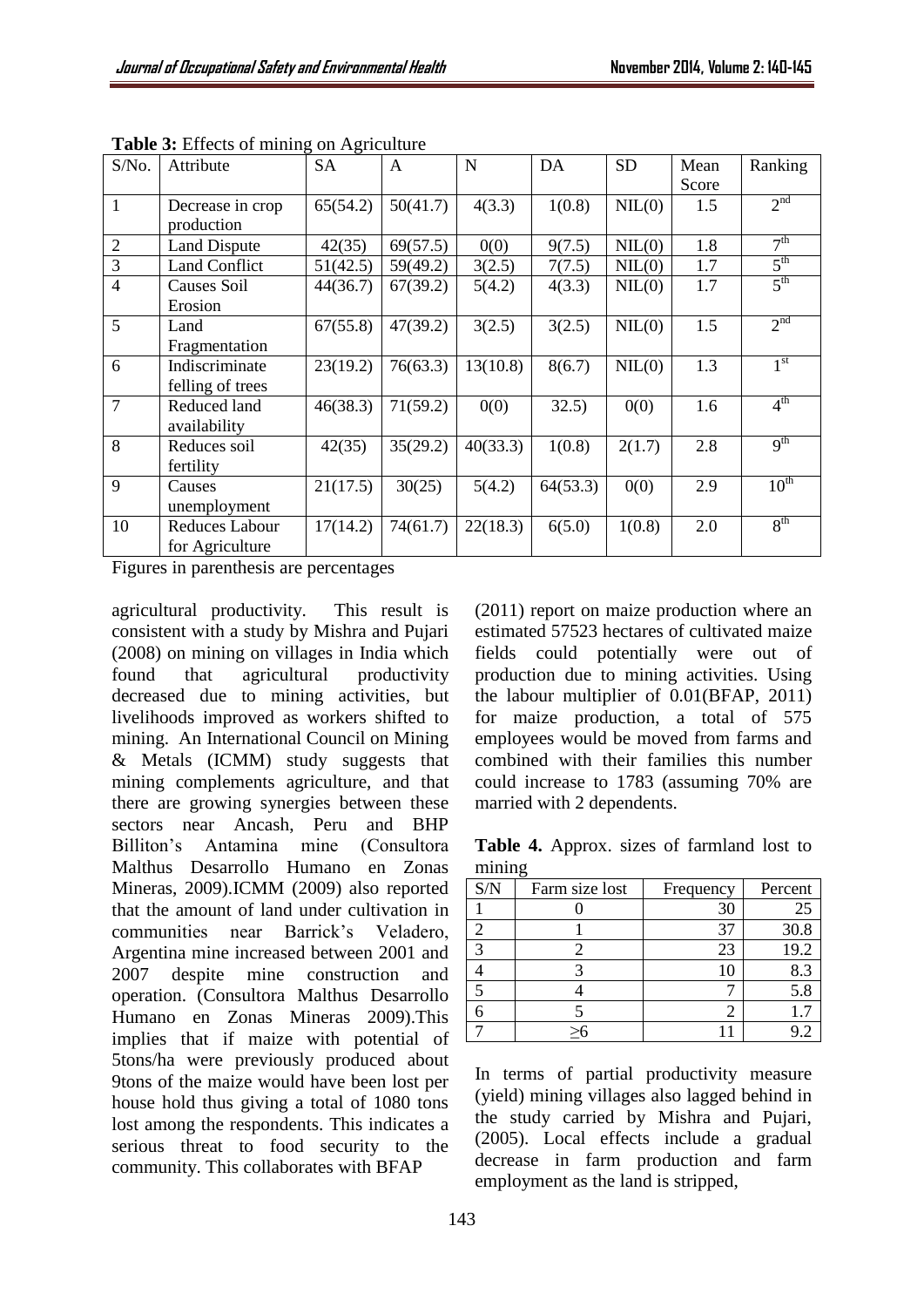**Lyocks, S.W.J., Tanimu, J., Olajide, J.O., Lyocks, J.S. and Micah, N (2014). Effects of Small Scale Mining Activities on Agricultural Production in Jema'a Local Government Area of Kaduna State, Nigeria**

| S/N            | ັ<br>Attribute                        | <b>SA</b> | A        | N        | DA       | <b>SD</b> | Mean<br>Score | Ranking               |
|----------------|---------------------------------------|-----------|----------|----------|----------|-----------|---------------|-----------------------|
|                | <b>Establishment of Schools</b>       | 11(9.2)   | 7(5.8)   | 2(1.7)   | 42(35)   | 58(48.3)  | 1.2           | $\zeta$ <sup>th</sup> |
| $\sqrt{2}$     | Road Constructions                    | 2(1.7)    | 14(11.7) | 5(4.2)   | 55(45.8) | 44(36.7)  | 1.0           | 2 <sup>nd</sup>       |
| $\overline{3}$ | Empowered to pay school<br>fees       | 68(56.7)  | 38(31.7) | 6(5.0)   | 6(5.0)   | 2(1.7)    | 0.9           | 1 <sub>st</sub>       |
| $\overline{4}$ | Modern houses                         | 12(10)    | 56(46.7) | 22(18.3) | 26(21.7) | 4(3.3)    | 1.1           | $4^{\text{th}}$       |
| 5              | Purchase of modern<br>household items | 10(8.3)   | 50(41.7) | 23(19.2) | 33(27.5) | 4(3.3)    | 1.0           | 2 <sup>nd</sup>       |

**Table 5:** Mining effects on livelihoods

Figures in parenthesis are percentages

associated changes in service industries, and changes in requirements in public services and costs (Walter 1945). Studies on the effects of mining on agricultural hired labour in the North Great Plains between 1970 to 1978 showed that agricultural employment decreased by 23% while wage rate increased by 123% (Adams and Menkhaus, 1980)

#### **Mining effects on livelihood**

The farmers earned approximately N230375 with the highest earning of two million (N2000000) while those involved in mining earned N358358 the highest earning ten million  $(\text{H10000000})$  per annum. Apart from this, we observe a shift in livelihood from agriculture to mining related work. This social change is an indicator of rural development as was observed in coal field area despite of reduction in agricultural productivity. Such rural development in terms of increased earning through mining activities in the study area has always a trade-off with reduction in agricultural productivity ( BFAP,2012) Mining has empowered participants to pay their children school fees, build new houses and purchase modern house hold items (Table 5)

#### **CONCLUSION**

Small scale mining in Jema'a LGA has affected agricultural production more negatively than it had done positively. It reduced land available for production and it has drawn much labour force away from agriculture. However it has created more employment opportunities for the youths in the area. This may be a short time solution to some problems but more likely problem of for instance food security might have been created as well.

#### **REFERENCES**

- Abugre C. and T. Akabzaa (1998). Socio-Economic and Environmental Impacts of foreign direct investment flows to Africa: a focus on the mining sector.
- In: Koyizz-Mugerwa` Adebayo Olukoshi and Lennart
- Abugre. C. and Akabzaa, T (1997). 'Mining Boom: Harnessing the gain for Africa'15 African Agenda.
- Adams, R.M and Menkhaus D. J. (1980). The Effects of mining on Agricultural Hired Labour in the Northern Plains. *American Journal of Agricultural Economics, Volume 62. No. (4)* 748- 752.

[http://www.jstor.org/stable/1239775.](http://www.jstor.org/stable/1239775.%20%20%20Accessed%2019/04/2013)  [Accessed 19/04/2013](http://www.jstor.org/stable/1239775.%20%20%20Accessed%2019/04/2013) 11.17

- Adu-Yeboah J.K and Obiri-Yeboah D. (2008). Practical Social Studies for Senior High Schools. KwaDwoan Publishing. Accra.
- Agbeno, V. (2001) "Mining Annual Review" Mining Journal Vol. 43. London. Fortress Agriculture. Rome: FAO Press.
- Apoyo Consultoria, (2009) Study of the Yanacocha Mine's Economic Impacts: Final Report, Prepared for the International Financial Corporation.
- Arbogast, B.F., D.H. Knepper., and W.H. Langer (2000). The Human Factor in Mining Reclamation, U.S. Department